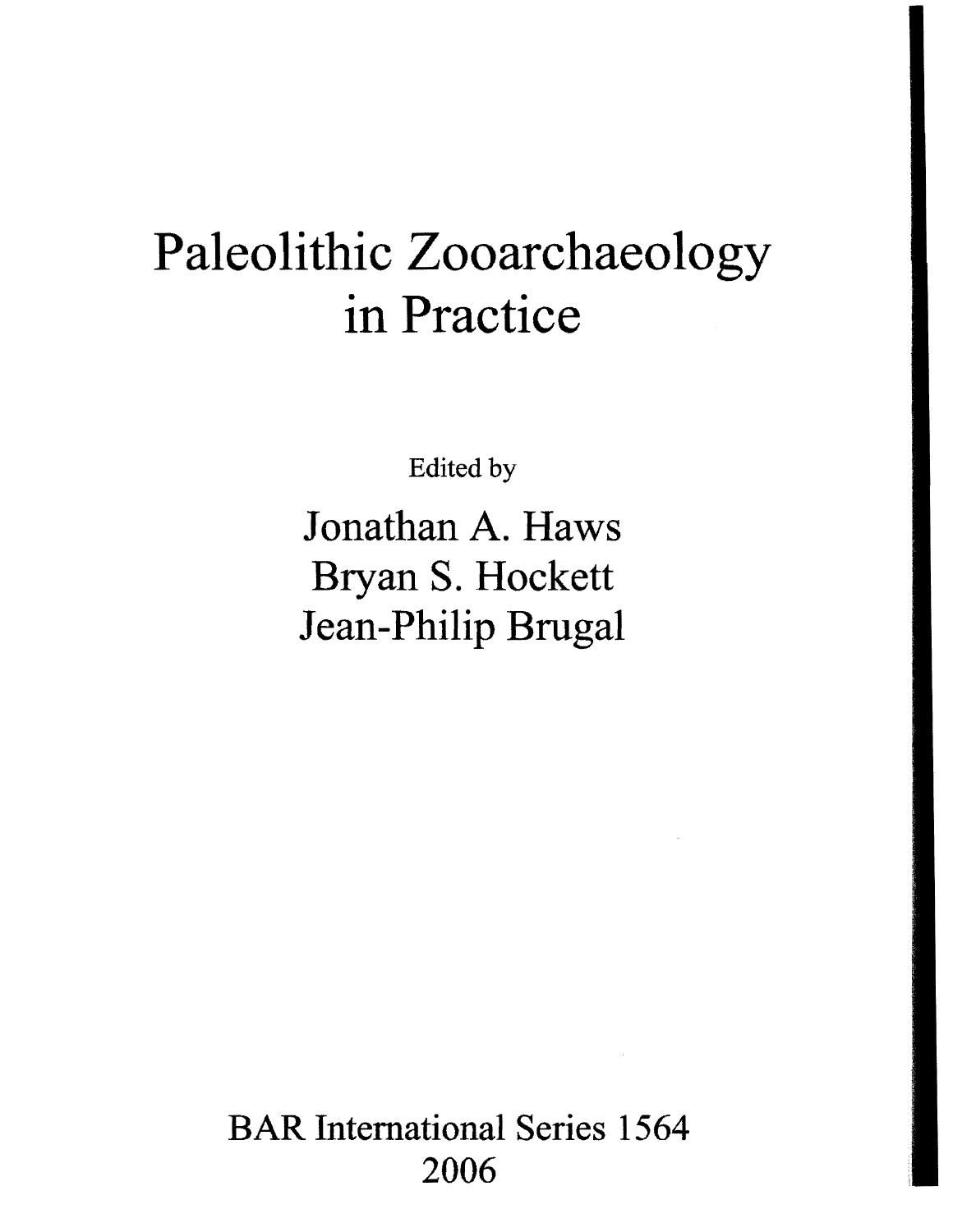This title published by

Archaeopress Publishers of British Archaeological Reports Gordon House 276 Banbury Road Oxford OX2 7ED England bar@archaeopress.com www.archaeopress.com

BAR 51564

Paleolithic Zooarchaeology in Practice

© the individual authors 2006

ISBN 1841719943

Printed in England by The Basingstoke Press

All BAR titles are available from:

Hadrian Books Ltd 122 Banbury Road Oxford OX27BP England bar@hadrianbooks.co.uk

The current BAR catalogue with details of all titles in print, prices and means of payment is available free from Hadrian Books or may be downloaded from www.archaeopress.com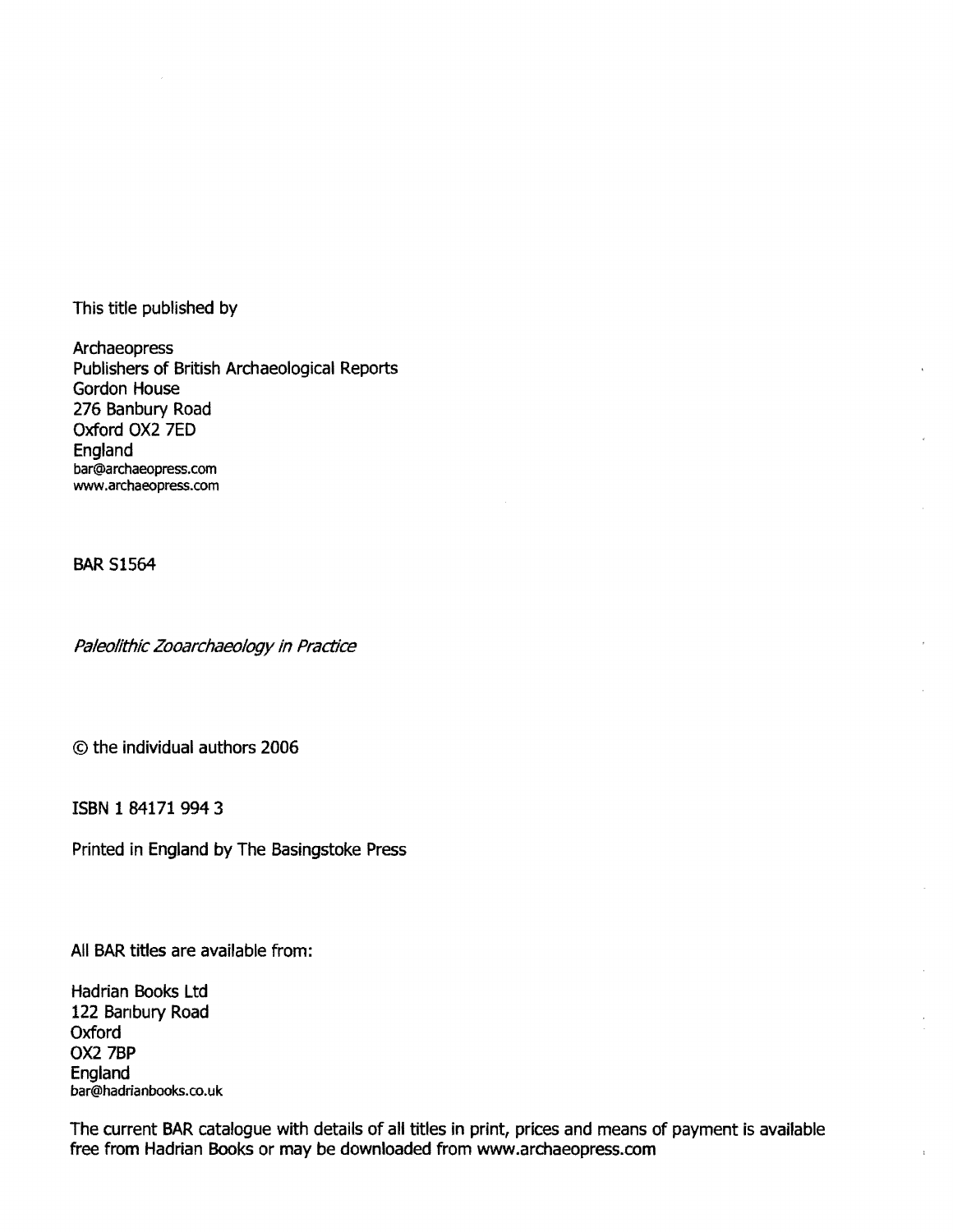# PALEOLITHIC SUBSISTENCE AND THE TAPHONOMY OF SMALL MAMMAL ACCUMULATIONS IN THE IBERIAN PENINSULA

Bryan Hockett

Bureau of Land Management, 3900 East Idaho St., Elko, NV 89801, USA

### INTRODUCTION

Small mammal bones, and in particular those of the European rabbit *(Oryctolagus cuniculus),* are ubiquitous components of Paleolithic faunal assemblages recovered from caves and rockshelters throughout the Iberian Peninsula (Aura *et al.* 2002; Hockett and Haws 2002). Leporids (rabbits and hares *[Lepus* spp.J) were occasionally hunted by European Neanderthals (Aura et aL 2002; Blasco 1997), but it is not until the Upper Paleolithic in central and southern Europe, after ca. 30,000 BP, that these animals became mainstays of the diet (Aura et a1. 2002; Hockett and Haws 2002; Musil 1994). Leporids were actively hunted in the early Upper Paleolithic throughout Iberia and central Europe, but in the eastern Mediterranean hares were taken in greater frequency much later, nearer to the Pleistocene-Holocene transition (Stiner and Munro 2002).

It has long been recognized by archaeologists that leporids are also the favorite prey of a variety of avian and mammalian predators in Iberia and elsewhere (Hockett 1989, 1991, 1999; Hockett and Haws 2002; Serra 2000; Perez-Ripoll 1993; Schmitt and Juell 1995; Schmitt 1995). In Iberia, over 30 mammalian and avian predators are known to hunt rabbits (e.g., laksic and Soriguer 1981; Mathias et al. 1998; Revilla and Palomares 2002). These predators include the eagle owl *(Bubo bubo),* lynx *(Lynx pardina)*, wild cat *(Felis silvestris)*, polecat or wild ferret *(Mustela putorius)*, genet *(Genetta genetta),* red fox *(Vulpes vulpes)* and the badger *(Meles meles).* 

Previous research suggests that eagle and owl pellets contain greater relative frequencies of forelimb bones (scapula, humerus, radius, ulna) compared to hindlimb bones (innominate, femur, tibia) (Hockett 1991, 1995; Hockett and Haws 2002; Serra 2000). Rabbit bones accumulated under the nesting or roosting sites of golden eagles *(Aquila chrysaetos)* and martial eagles *(Polemaetus bellicosus)* in North America and southern Africa, respectively, display the opposite pattern: hindlimb bones outnumber forelimb bones (Hockett 1995; Schmitt 1995; Cruz-Uribe and Klein 1998). Nonscatological rabbit bone assemblages accumulated by small carnivores in Iberia also

tend to contain larger frequencies of hindlimb bones (Hockett 1999; Hockett and Haws 2002).

Raptors sometimes puncture rabbit bones during the kill or during feeding with their beaks and talons; small carnivores also puncture bones during feeding. Raptors, however, generally leave a single puncture mark, and they tend to puncture the innominate and sacrum more frequently than other bones. Small carnivores, in contrast, often create multiple puncture marks primarily on limb bones and innominates. As many as 10-12 individual puncture marks may be present on the ends of rabbit limb bones damaged by small carnivores (Hockett 1999). Additionally, raptors generally puncture only about 2-3% of the rabbit bones left behind at a nesting or roosting site; small carnivores puncture up to 25% of the non-scatological rabbit bones they may deposit in a cave or rockshelter (Hockett 1999; Hockett and Haws 2002).

These taphonomic patterns are in contrast to those created by Upper Paleolithic foragers in Iberia. In the Upper Paleolithic of Iberia, humans often butchered, consumed, and discarded complete or near-complete carcasses in caves and rockshelters, although foot elements are sometimes rare. Therefore, forelimb bones, hindlimb bones, and head parts such as mandibles all tend to be recovered in relatively large numbers. These patterns are displayed in Tables I and 2.

In addition, beginning in the early Upper Paleolithic human foragers in Iberia systematically extracted marrow from the tibia, femur, and humerus of rabbit carcasses (Perez Ripoll 1993, 2001; Hockett and Bicho 2000; Hockett and Haws 2002). The marrow was extracted by snapping or biting the ends off these bones, creating diaphysis cylinders that sometimes number in the hundreds in Iberian Upper Paleolithic caves. Raptors and carnivores sometimes inadvertently create leporid diaphysis cylinders as well during feeding (Hockett 1991), but they are infrequent compared to the number of rabbit long bones with attached epiphyses (Hockett and Haws 2002). In these latter accumulations, as mentioned above, they will be accompanied by bones displaying puncture marks, particularly the innominate, sacrum and the ends of long bones.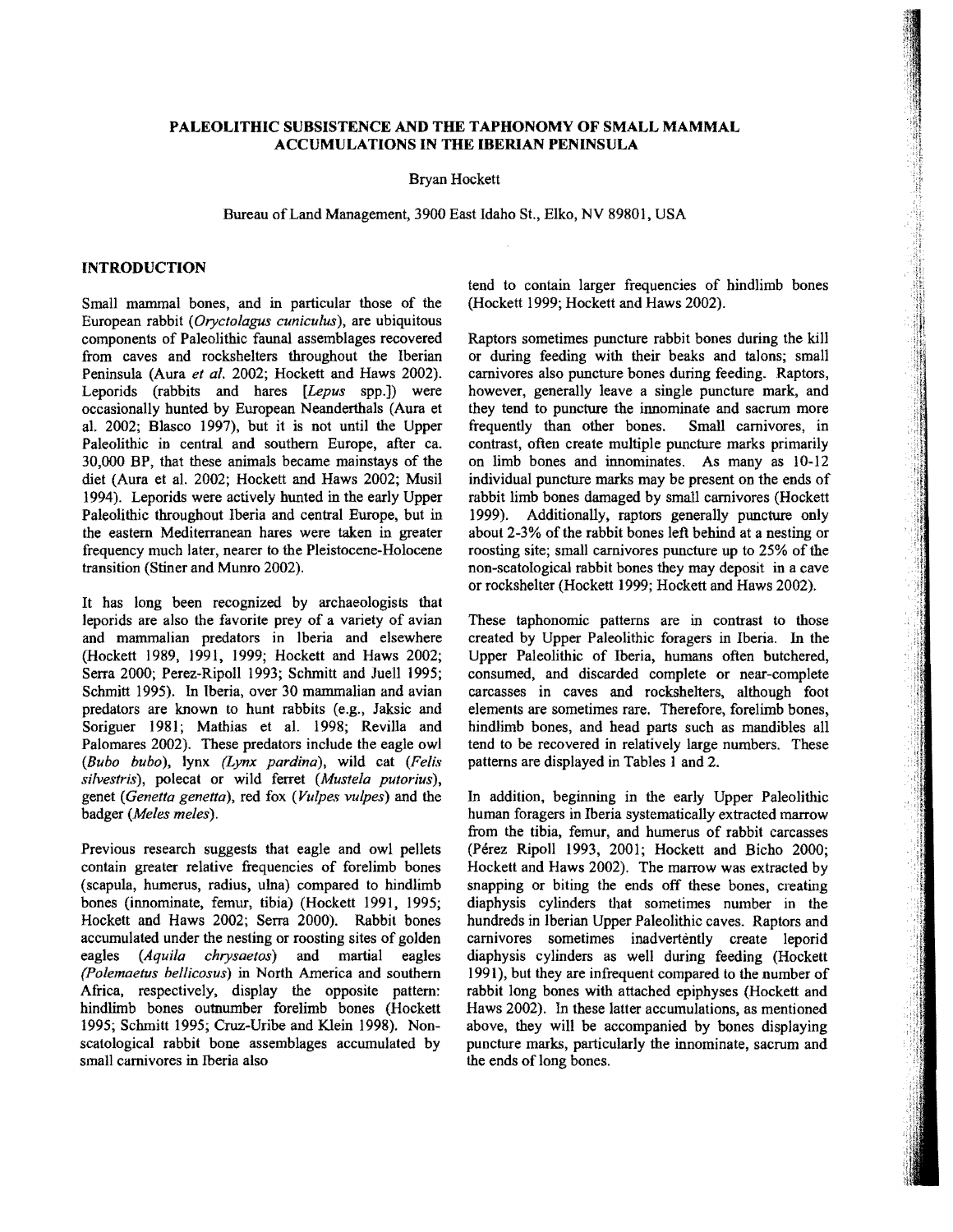## PALEOLITHIC ZOOARCHAEOLOGY IN PRACTICE

Table 1. Relative frequencies of rabbit head, hindlimb, and forelimb bones from five nonhuman predator assemblages (data swmnarized in Hockett and Haws 2002).

| Head:           |     |     |     |     |     |
|-----------------|-----|-----|-----|-----|-----|
| <b>REEVISOR</b> |     |     | 羅   |     |     |
| 變印              |     |     |     |     |     |
| innominate      | .60 | .41 | .73 | 1.0 | 1.0 |
| Æ.              |     |     |     |     |     |
| tibia           | 1.0 | .57 | 1.0 | .89 | .70 |
| <b>STAR</b>     |     |     |     |     |     |
| Forelimb:       |     |     |     |     |     |
|                 |     |     | V.  |     |     |
| humerus         | .18 | 1.0 | .33 | .28 | .16 |
|                 |     |     |     |     |     |
| ulna            | .19 | .91 | .31 | .17 | .08 |

Table 2. Rabbit bones accumulated by a variety of nonhuman and human predators grouped into three blocks by relative frequencies.



0.0

This short note reports on the analysis of rabbit bones collected under a degraded raptor nest in the Estremadura

region of central Portugal. Although the taphonomic patterning of leporid bones accumulated under raptor nests have been reported from the Great Basin of North America (Hockett 1995; Schmitt 1995; Hockett and

Haws 2002) and from Africa (Cruz-Uribe and Klein 1998), I sought a similar assemblage of bones from central Portugal for comparative purposes. Serra (2000) has reported on rabbit bones extracted from eagle owl pellets in Spain, but this study did not include an assemblage of unswallowed bones typically left behind at eagle owl nesting sites. The bones described below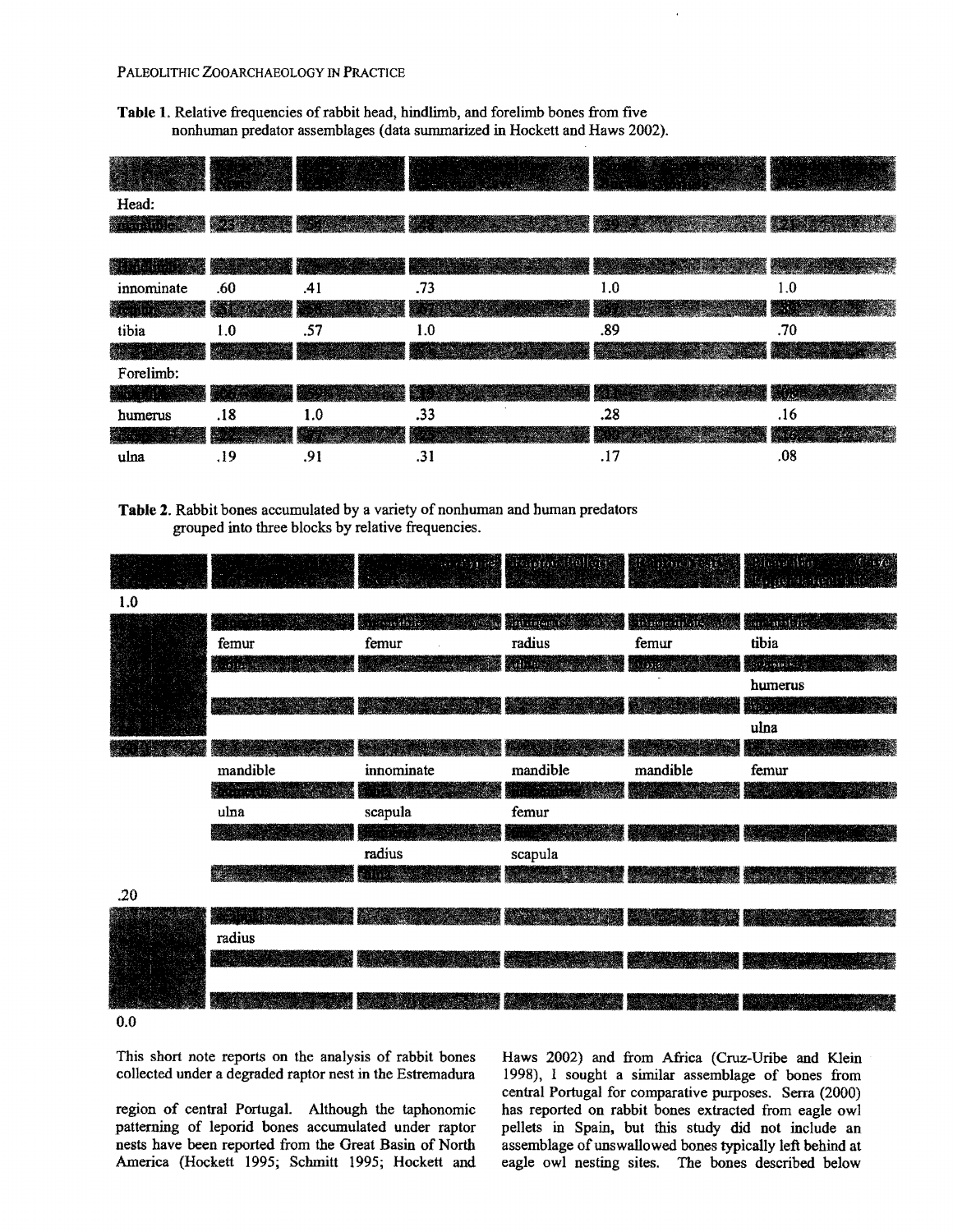**Table 3.** Rabbit bones of the axial skeleton and limbs from the Alvados Roost, central Portugal

| le 3. Rabbit bones of the axial skeleton and limbs from the Alvados Roost, central<br>Portugal |    |    |                      |   |    |    |  |  |  |
|------------------------------------------------------------------------------------------------|----|----|----------------------|---|----|----|--|--|--|
|                                                                                                |    |    |                      |   |    |    |  |  |  |
| mandible                                                                                       |    | 8  |                      |   | 9  | 8  |  |  |  |
|                                                                                                |    |    | <b>REAL PROPERTY</b> |   |    |    |  |  |  |
| sacrum                                                                                         | 9  |    |                      |   | 9  | 9  |  |  |  |
|                                                                                                |    |    |                      |   |    |    |  |  |  |
| femur                                                                                          | 12 | 21 | 11                   | 4 | 48 | 33 |  |  |  |
|                                                                                                |    |    |                      |   |    |    |  |  |  |
| scapula                                                                                        |    | 3  |                      |   | ٠  | 3  |  |  |  |
| en de 1990.<br>Dublike St                                                                      |    |    |                      |   |    |    |  |  |  |
| radius                                                                                         | 4  |    | 2                    |   | 8  | 6  |  |  |  |
| æ.                                                                                             |    |    |                      |   |    |    |  |  |  |
| vertebra                                                                                       | 54 |    |                      |   | 54 | 54 |  |  |  |
|                                                                                                |    |    |                      |   |    |    |  |  |  |

demonstrate continuity in taphonomic patterning of rabbit bones accumulated by raptors under nesting or roosting sites on three continents, building on the earlier research of Hockett (1989, 1991, 1995, 1996), Schmitt (1995), Cruz-Uribe and Klein (1998), and Hockett and Haws (2002).

# **ALVADOS ROOST**

During the summer of 2001, approximately 250 rabbit bones were found lying alongside a steep cliff face near Buraca Glorioso, a collapsed 'rockshelter' in central Portugal that also serves as the opening to a large cave system (Table 3). The surface of Buraca Glorioso contained a number of rabbit bones accumulated by small carnivores (Hockett and Haws 2002). The rabbit bones reported on here were located along a narrow ledge and side slope below a nearly vertical cliff face. Although no active raptor roost was present, the rabbit bones most probably derived from a collapsed roost as the cliff face would have provided ideal ledges for the construction of an owl or eagle nest, but it afforded no room or protection for carnivores to den and accumulate bones. All bones from the surface were collected, and the top 2 3cm of sediment was scraped in order to collect bones that had been covered by recent vegetation. All bones were tightly clustered within an area measuring only 1 2m in diameter, again suggesting that they had fallen from a raptor nest built above the slope. Further, none of the bones exhibit the taphonomic traces of polishing, thinning, and corrosion characteristic of bones deposited in raptor pellets or carnivore scats. These bones allow for comparison to leporid bones recovered from eagle roosts in North America (Hockett 1995; Schmitt 1995; Hockett and Haws 2002) and southern Africa (Cruz-Uribe and Klein 1998).

Table 3 shows that hindlimb bones greatly outnumber forelimb bones, and head parts are relatively rare at Alvados Roost. The greater relative frequencies of hindlimb bones compared to forelimb bones matches that of other reported raptor nest and non-scatological small carnivore assemblages; the relative scarcity of head parts (mandible, maxilla) matches the patterning of raptor nest

assemblages from North America and Africa. I have previously noted that golden eagles in North America often decapitate and 'skin' hare carcasses before feeding them to their young (Hockett 1995), which would account for the scarcity of head parts being accumulated under these nests. This behavior may have been repeated by the raptor that nested within Alvados Roost. Additionally, eagles often 'houseclean' their nests of rotting carcass parts not consumed by chicks in order to prevent potentially dangerous insects from invading roosts. This behavior tends to remove the upper body segment of leporid carcasses from nesting sites, while the lower limb segment from the tibia downward tends to remain at the nest and become incorporated into the nest as building material along with sticks, twigs, and the like. This would account for the consistently high relative frequencies of rabbit hindlimb bones under raptor nesting sites.

Similar to raptor-accumulated rabbit bone assemblages, only 3% of the bones from Alvados Roost display puncture marks, and all of these bones exhibit a single puncture. This is consistent with bones that have been punctured by raptor beaks and talons either during the kill or during feeding, in contrast to the multiple puncture marks caused by small carnivore teeth during feeding. Overall, then, these data suggest that leporid bone assemblages accumulated under raptor nests exhibit consistent taphonomic patterning across three continents: North America, Africa, and Europe. This patterning consists of 1) higher relative frequencies of hindlimb bones compared to forelimb bones; 2) relatively low frequencies of head parts; 3) 2-3% of bones exhibiting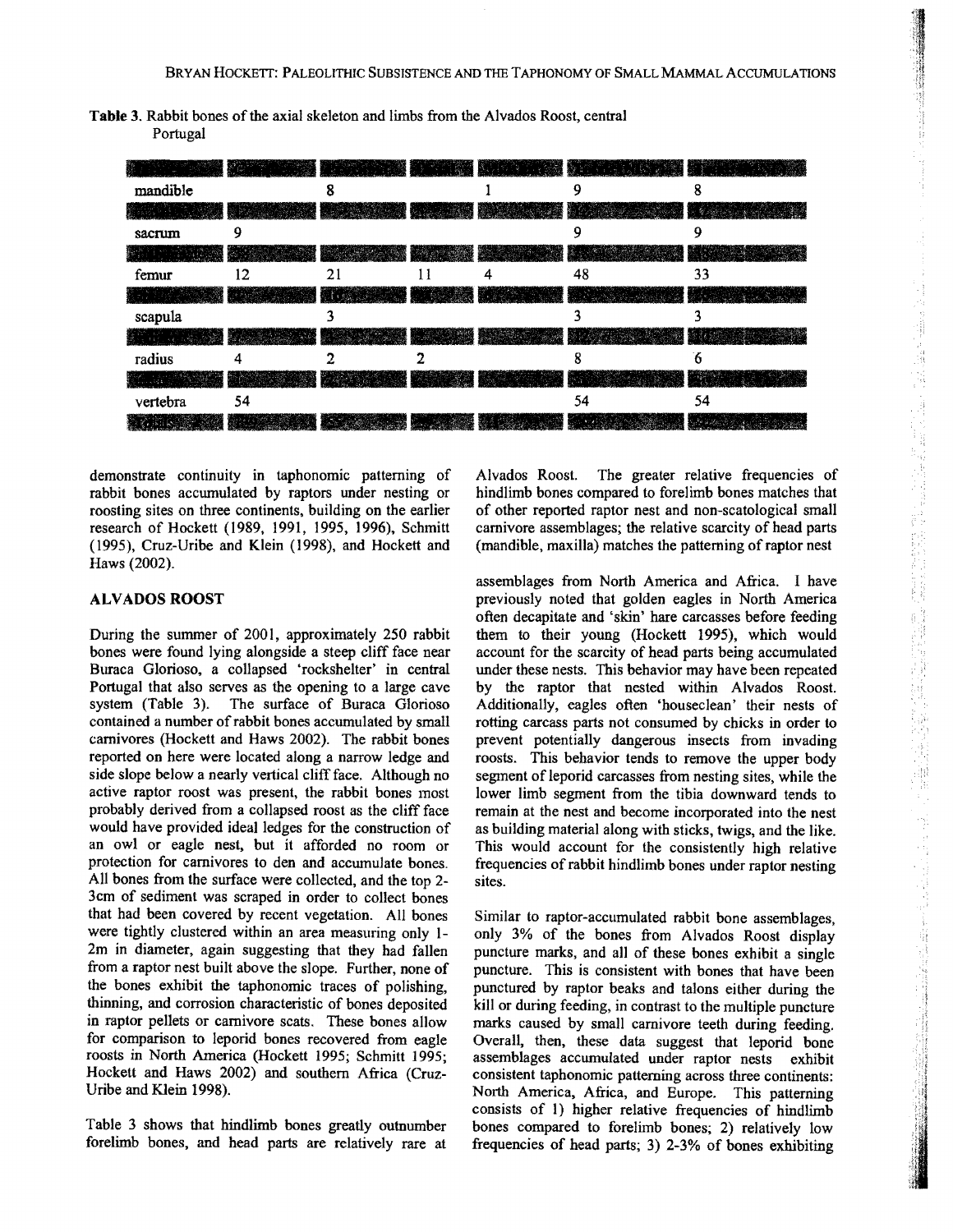puncture marks; and 4) bones displaying single puncture marks; bones with multiple puncture marks will be relatively rare.

## **SIGNIFICANCE AND RELATION TO PALEOLITHIC** SUBSISTENCE

These data are important because small carnivores and raptors probably both accumulated large numbers of rabbit bones in some archaeological sites in the Iberian Peninsula, particularly before ca. 30,000 BP. In fact, in some cases it conceptually may be better to state that Neanderthals deposited some artifacts in carnivore dens and under raptor nests rather than to state that nonhuman predators accumulated bones in archaeological sites inhabited by Neanderthals. For examples, previous studies in central Portugal near Alvados Roost suggest that some pre-30,000 BP faunal assemblages were accumulated primarily by small carnivores, such as at Pego do Diabo Cave (Valente 2000). Preliminary results of the analysis of more than 10,000 rabbit bones from the early Middle Paleolithic site Galeria Pesada in central Portugal (Hockett 2001) suggests that the majority of these bones may have accumulated under a raptor nest, despite the fact that large mammal bones cut by stone tools and hundreds of lithic artifacts were found amongst the rabbit bones (Marks *et al.* 2002).

In contrast, rabbit bone assemblages dating to the Upper Paleolithic in Portugal consistently display patterns suggesting that all or nearly all of these bones were deposited by humans rather than by nonhuman predators. Upper Paleolithic sites such as Picareiro Cave, Anecrial, and Lapa dos Coelhos (Hockett and Bicho 2000; Hockett and Haws 2002) contain thousands of rabbit bones accumulated by humans. There is scant evidence that nonhwnan predators occupied these caves and deposited rabbit bones within them when they were unoccupied by Upper Paleolithic foragers. Central Portuguese caves that contain both Middle Paleolithic and Upper Paleolithic deposits such as Caldeirão Cave tell the same tale: during the Middle Paleolithic fewer rabbit bones were deposited into the cave, and those that are present exhibit good evidence that the majority of them were accumulated by nonhuman predators. In contrast, the Upper Paleolithic deposits of Caldeirão contain many more rabbit bones, the majority of which exhibit no evidence of nonhuman predator modification such as puncture marks (e.g., Davis 2002). This general pattern is repeated in caves throughout much of Spain, such as the central, eastern, and southern regions (Pérez Ripoll 2001; Aura et al. 2002).

These data in turn suggest that Upper Paleolithic foragers in Iberia may have occupied caves and rockshelters for longer periods of time than did the Neanderthals. The Iberian Neanderthals had more competition for food from a wider variety of principally large mammalian carnivores than did Upper Paleolithic foragers (Valente 2000). These combined data may support earlier

interpretations that Iberian Neanderthals were more mobile than many populations of Upper Paleolithic foragers (e.g., Villaverde *et al.* 1996). While reductions in mobility may have been a contributing factor to the increase in rabbit hunting during the Upper Paleolithic of Iberia, this explanation seems inadequate to entirely explain the virtual absence of rabbit hunting at cave sites inhabited by H. heidelbergensis or Neanderthals such as Galeria Pesada. In the latter case, these early humans occupied the cave during a time in which rabbits were clearly abundant near the cave, just as they were during Upper Paleolithic times. Yet the early human occupants focused on large mammalian herbivores, ignoring a wide variety of small animals such as rabbits and birds (Marks *et al.* 2002) that probably could have been taken while the cave was occupied. Because there is no evidence for a decrease in the abundance of large herbivores in the region during the Upper Paleolithic, it seems that the virtual absence of rabbit hunting in central Portugal before the Upper Paleolithic may be due to a combination of mobility patterns and differences in cognitive choice between early and later humans about which animals to pursue and eat. I reject the notion that large-scale rabbit hunting required specialized technology such as nets or snares, although these tools certainly would have made their capture more efficient than digging rabbits out of their burrows or ambushing the animals along their easily detined trails (e.g., Hockett and Haws 2002).

## **CONCLUSION**

The brief discussion presented above regarding differences in subsistence and mobility pattems between the Middle and Upper Paleolithic occupation of Iberia based on small game hunting would have no substance without the taphonomic details necessary to adequately distinguish between rabbit bone assemblages deposited by nonhuman predators from those accumulated by humans. Taphonomic analysis of rabbit bones, including patterns of element frequencies and puncture marks, must occur before interpretations are offered about the hunting of small fauna during the Paleolithic of Iberia and<br>elsewhere. Taphonomic data from 'naturally' Taphonomic data from 'naturally' accumulated sites such as Alvados Roost assist in formulating these interpretations.

Yet additional work is needed. Controlled experiments in which rabbit carcasses are fed to small carnivores such as lynx and wild cat would be a valuable addition to the 'naturally' accumulated assemblages that I have reported on from the Great Basin in North America and from Portugal (Two Ledges Chamber, Matrac Roost, Waterfall Roost, Dondero Cave, Mineral Hill Cave, Picareiro Cave, Buraca Glorioso, Alvados Roost). In each case, these actualistic assemblages represent bones accumulated in cave and rockshelter settings, although I have witnessed the accumulation of thousands of leporid bones in openair contexts as well, particularly in sand dunes in Nevada and Oregon and near coastal settings in California (e.g., Hockett 1989). While the precise species of predator was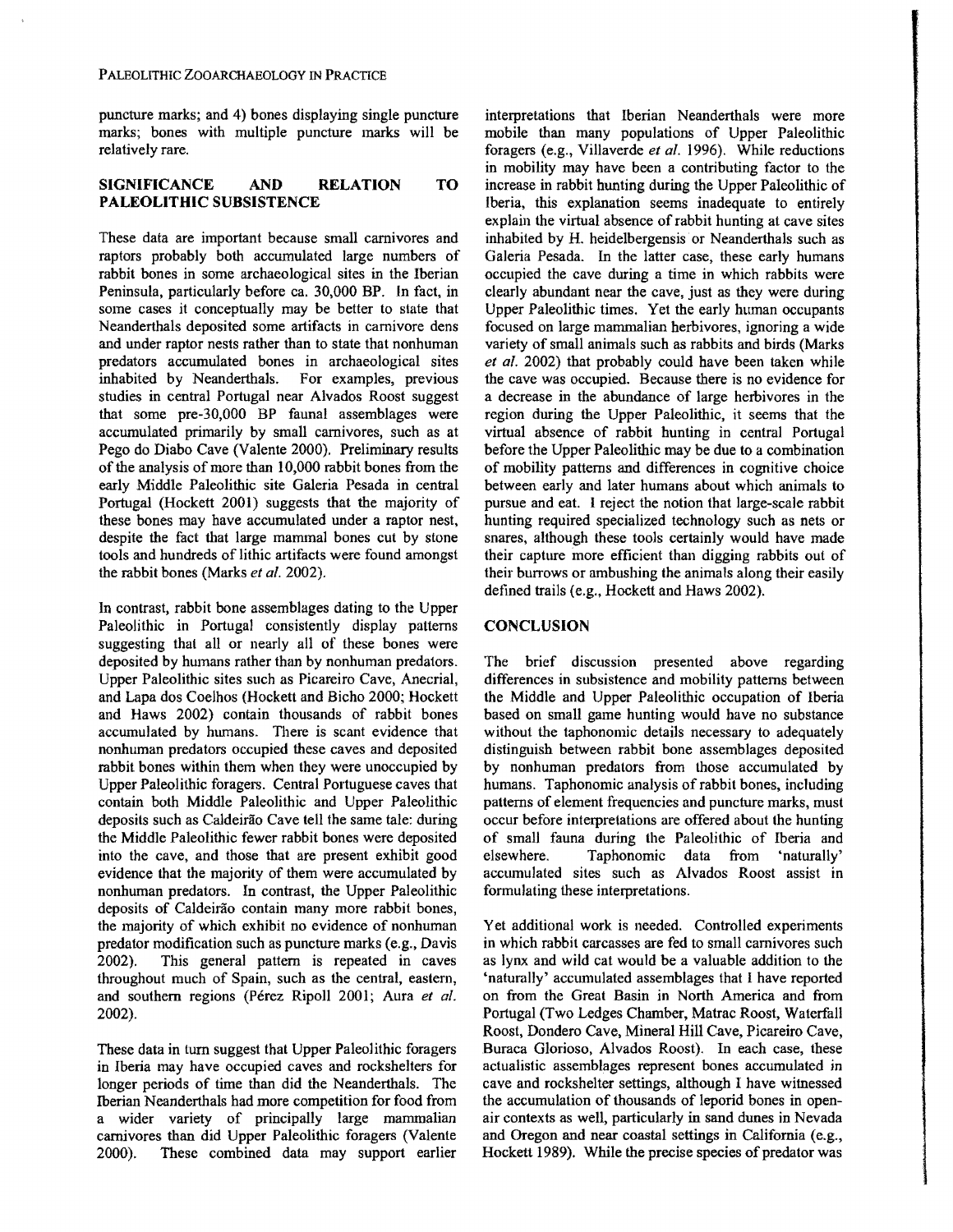not always known to me, I purposively chose this class of actualistic data in order to most closely approximate the end result of rabbit bone accumulations on the landscape. These complex biotic and abiotic interactions cannot be duplicated by feeding carcasses to caged raptors or mammalian carnivores; but I recognize that this latter class of actualistic data has offered key insights into the taphonomic patterning of predator damage to large mammal bones. While this latter experimental research has been conducted on a variety of large carnivores, such studies are relatively rare on predator-prey relationships involving smaller carnivores and rabbits. These data, as well as those from sites such as A1vados Roost, will continue to be critical to the development of models that account for differences in the subsistence patterns of the early and later Paleolithic foragers of the Iberian Peninsula.

#### **REFERENCES**

- AURA TORTOSA, 1. E., BONILLA, B., RlPOLL, M., MARTINEZ VALLE, M., AND CALATAYUD, P. (2002). Big game and small prey: Paleolithic and Epipaleolithic economy from Valencia (Spain). Journal of Archaeological Method and Theory 9:215-268.
- BLASCO, M. F. (1997). In the pursuit of game: The Mousterian cave site of Gabasa I in the Spanish Pyrenees. Journal of Anthropological Research 53: 177-217.
- CRUZ-URIBE, K., AND KLEIN, R. G. (1998). Hyrax and hare bones from modern South African eagle roosts and the detection of eagle involvement in fossil bone assemblages. Journal of Archaeological Science 25:135-147.
- DAVIS, S. (2002). The mammals and birds from the Gruta do Caldeirao, Portugal. Revista Portuguesa de Arqueologia 5:29-98.
- HOCKETT, B. (1989). Archaeological significance of rabbit-raptor interactions in southern California. North American Archaeologist 10:123-139.
- HOCKETT, B. (1991). Toward distinguishing human and raptor patterning on leporid bones. American Antiquity 56:667-679.
- HOCKETT, B. (1995). Comparison of leporid bones in raptor pellets, raptor nests, and archaeological sites in the Great Basin. North American Archaeologist 16:223-238.
- HOCKETT, B. (1996). Corroded, thinned, and polished bones created by golden eagles (Aquila cbrysaetos): Taphonomic implications for

archaeological interpretations. Journal of Archaeological Science 23:587-591.

- HOCKETT, B. (1999). Taphonomy of a carnivoreaccumulated rabbit bone assemblage from Picareiro Cave, central Portugal. Journal of Iberian Archaeology 1:225-230.
- HOCKETT, B. (2001). The rabbits of Galeria Pesada: Small mammal hunting during the Middle Paleolithic of Central Portugal? Paper presented at the XIV Congress of the International Union of Prehistoric and Protohistoric Sciences, Liège, Belgium.
- HOCKETT, R, AND BICHO, N. (2000). The rabbits of Picareiro Cave: Small mammal hunting during the late Upper Paleolithic in the Portuguese Estremadura. Journal of Archaeological Science 27:715-723.
- HOCKETT, B., AND HAWS, J. (2002). Taphonomic and methodological perspectives of leporid hunting during the Upper Paleolithic of the western Mediterranean basin. Journal of western Mediterranean basin. Journal of Archaeological Method and Theory 9:269-302.
- JAKSIC, F., AND SORIGUER, R. (1981). Predation upon the European rabbit (Oryctolagus cuniculus) in Mediterranean habitats of Chile and Spain: A comparative analysis. Journal of Animal Ecology 50:269-281.
- MATHIAS, M., SANTOS-REIS, M., PALMEIRIM, J., AND GRACA RAMALHINHO, M. (1998). Mamíferos de Portugal. Edições Inapa: Lisboa.
- MARKS, A. E., MONIGAL, K., CHABAI, V., BRUGAL, J-P., GOLDBERG, P., HOCKETT, R, PEMAN, E., ELORZA, M., AND MALLOL, C. (2002). Excavations at the Middle Pleistocene cave site of Galeria Pesada (Estremadura, Portugal): first results. Paleo 14:77-99.
- MUSIL, R. (1994). The fauna. In Svoboda, J. (ed.), Pavlov I, Excavations 1952-1953, ERAUL 66, Universite de Liege, Liege, pp. 181-209.
- PEREZ RIPOLL, M. (1993). Las marcas tafonomicas en huesos de lagoformos. Estudios sobre Cuaternario 1993:227-231.
- PÉREZ RIPOLL, M. (2001). Marcas antrópicas en los huesos de conejo. In: V. Villaverde (Ed.), de Neandertales a Cromafiones: EI Inicio del Poblamiento Humano en las Tierras Valencianas, pp. 119-124. Valencia: Universitat de Valencia.